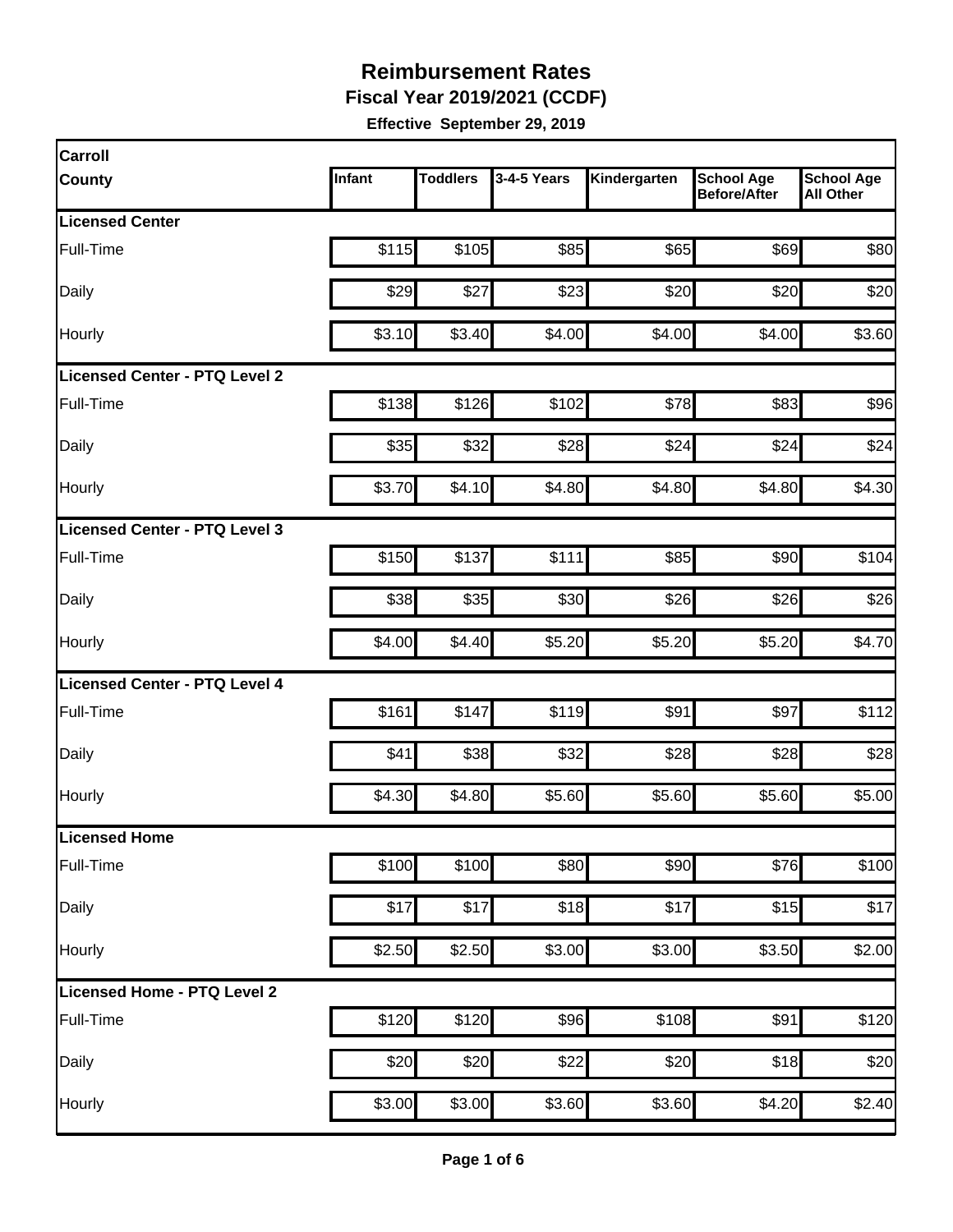**Fiscal Year 2019/2021 (CCDF)** 

| <b>Carroll</b>                           |        |                 |                  |              |                                          |                                       |
|------------------------------------------|--------|-----------------|------------------|--------------|------------------------------------------|---------------------------------------|
| <b>County</b>                            | Infant | <b>Toddlers</b> | 3-4-5 Years      | Kindergarten | <b>School Age</b><br><b>Before/After</b> | <b>School Age</b><br><b>All Other</b> |
| Licensed Home - PTQ Level 3              |        |                 |                  |              |                                          |                                       |
| Full-Time                                | \$130  | \$130           | \$104            | \$117        | \$99                                     | \$130                                 |
| Daily                                    | \$22   | \$22            | \$23             | \$22         | \$20                                     | \$22                                  |
| Hourly                                   | \$3.30 | \$3.30          | \$3.90           | \$3.90       | \$4.60                                   | \$2.60                                |
| <b>Licensed Home - PTQ Level 4</b>       |        |                 |                  |              |                                          |                                       |
| Full-Time                                | \$140  | \$140           | \$112            | \$126        | \$106                                    | \$140                                 |
| Daily                                    | \$24   | \$24            | \$25             | \$24         | \$21                                     | \$24                                  |
| Hourly                                   | \$3.50 | \$3.50          | \$4.20           | \$4.20       | \$4.90                                   | \$2.80                                |
| <b>Registered Ministry</b>               |        |                 |                  |              |                                          |                                       |
| Full-Time                                | \$97   | \$79            | \$62             | \$50         | \$26                                     | \$62                                  |
| Daily                                    | \$19   | \$16            | \$14             | \$13         | \$5                                      | \$14                                  |
| Hourly                                   | \$3.10 | \$3.10          | \$2.70           | \$2.80       | \$2.70                                   | \$2.70                                |
| <b>Registered Ministry - PTQ Level 1</b> |        |                 |                  |              |                                          |                                       |
| Full-Time                                | \$106  | \$92            | \$74             | \$58         | \$48                                     | \$71                                  |
| Daily                                    | \$24   | \$22            | \$19             | \$17         | \$13                                     | \$17                                  |
| Hourly                                   | \$3.10 | \$3.30          | \$3.40           | \$3.40       | \$3.40                                   | \$3.20                                |
| <b>Registered Ministry - PTQ Level 2</b> |        |                 |                  |              |                                          |                                       |
| Full-Time                                | \$138  | \$126           | \$102            | \$78         | \$83                                     | \$96                                  |
| Daily                                    | \$35   | \$32]           | \$28             | \$24         | \$24                                     | \$24                                  |
| Hourly                                   | \$3.70 | \$4.10          | \$4.80           | \$4.80       | \$4.80                                   | \$4.30                                |
| <b>Registered Ministry - PTQ Level 3</b> |        |                 |                  |              |                                          |                                       |
| Full-Time                                | \$150  | \$137           | \$111            | \$85         | \$90                                     | \$104                                 |
| Daily                                    | \$38   | \$35            | $\overline{$}30$ | \$26         | $\overline{$}26$                         | \$26                                  |
| Hourly                                   | \$4.00 | \$4.40          | \$5.20           | \$5.20       | \$5.20                                   | \$4.70                                |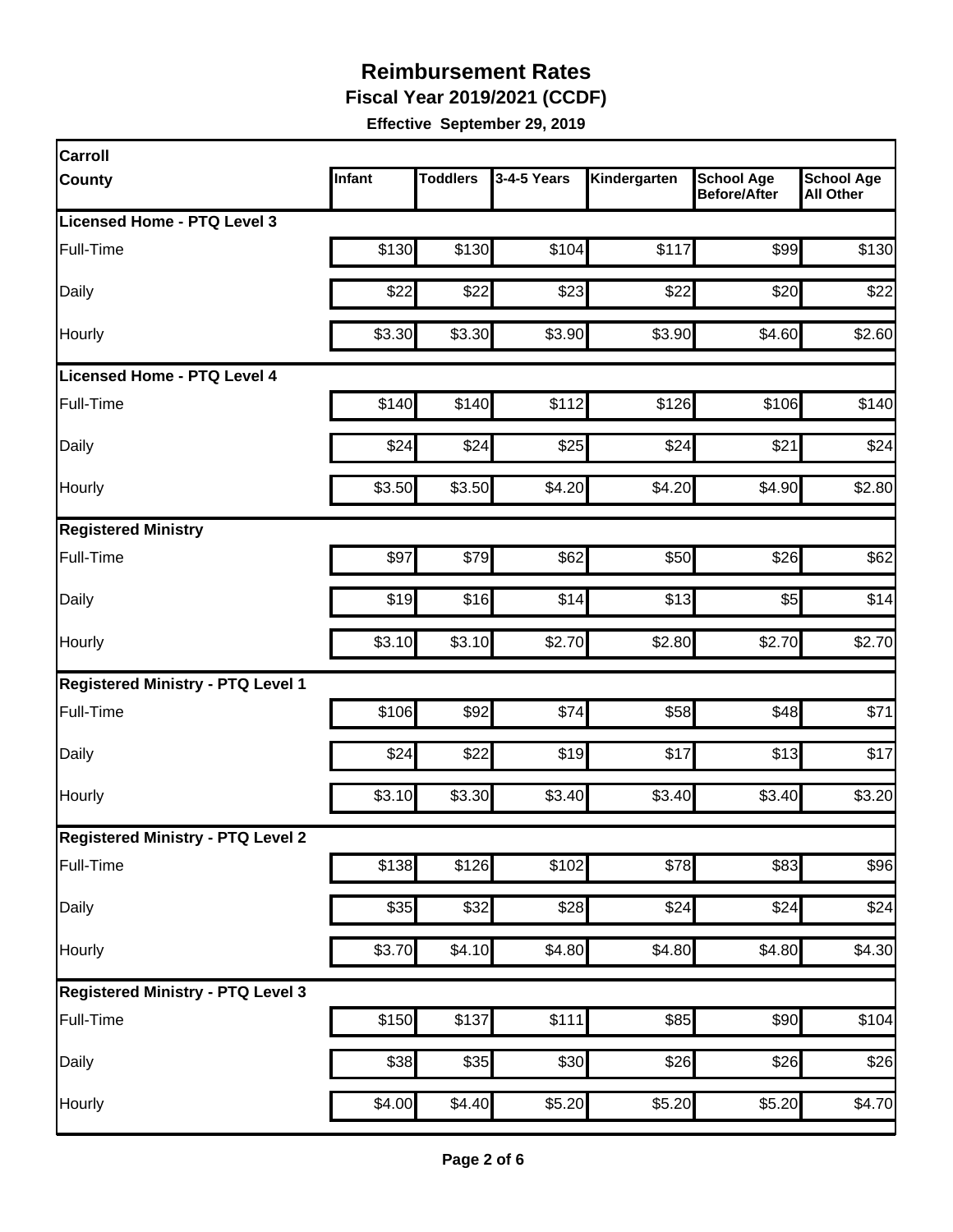**Fiscal Year 2019/2021 (CCDF)** 

| Carroll                                  |        |                 |             |              |                                          |                                       |  |  |  |
|------------------------------------------|--------|-----------------|-------------|--------------|------------------------------------------|---------------------------------------|--|--|--|
| <b>County</b>                            | Infant | <b>Toddlers</b> | 3-4-5 Years | Kindergarten | <b>School Age</b><br><b>Before/After</b> | <b>School Age</b><br><b>All Other</b> |  |  |  |
| <b>Registered Ministry - PTQ Level 4</b> |        |                 |             |              |                                          |                                       |  |  |  |
| Full-Time                                | \$161  | \$147           | \$119       | \$91         | \$97                                     | \$112                                 |  |  |  |
| Daily                                    | \$41   | \$38            | \$32        | \$28         | \$28                                     | \$28                                  |  |  |  |
| Hourly                                   | \$4.30 | \$4.80          | \$5.60      | \$5.60       | \$5.60                                   | \$5.00                                |  |  |  |
| <b>Exempt Center</b>                     |        |                 |             |              |                                          |                                       |  |  |  |
| Full-Time                                | \$97   | \$79            | \$62        | \$50         | \$26                                     | \$62                                  |  |  |  |
| Daily                                    | \$19   | \$16            | \$14        | \$13         | \$5                                      | \$14                                  |  |  |  |
| Hourly                                   | \$3.10 | \$3.10          | \$2.70      | \$2.80       | \$2.70                                   | \$2.70                                |  |  |  |
| <b>Accredited Exempt Center</b>          |        |                 |             |              |                                          |                                       |  |  |  |
| Full-Time                                | \$127  | \$116           | \$94        | \$72         | \$74                                     | \$88                                  |  |  |  |
| Daily                                    | \$32   | \$30            | \$25        | \$22         | \$22                                     | \$22                                  |  |  |  |
| Hourly                                   | \$3.40 | \$3.70          | \$4.40      | \$4.40       | \$4.40                                   | \$4.00                                |  |  |  |
| <b>Exempt Home</b>                       |        |                 |             |              |                                          |                                       |  |  |  |
| Full-Time                                | \$67   | \$67            | \$67        | \$34         | \$17                                     | \$55                                  |  |  |  |
| Daily                                    | \$16   | \$15            | \$12        | \$6          | \$4                                      | \$12                                  |  |  |  |
| Hourly                                   | \$1.30 | \$1.70          | \$1.70      | \$1.70       | \$1.70                                   | \$1.70                                |  |  |  |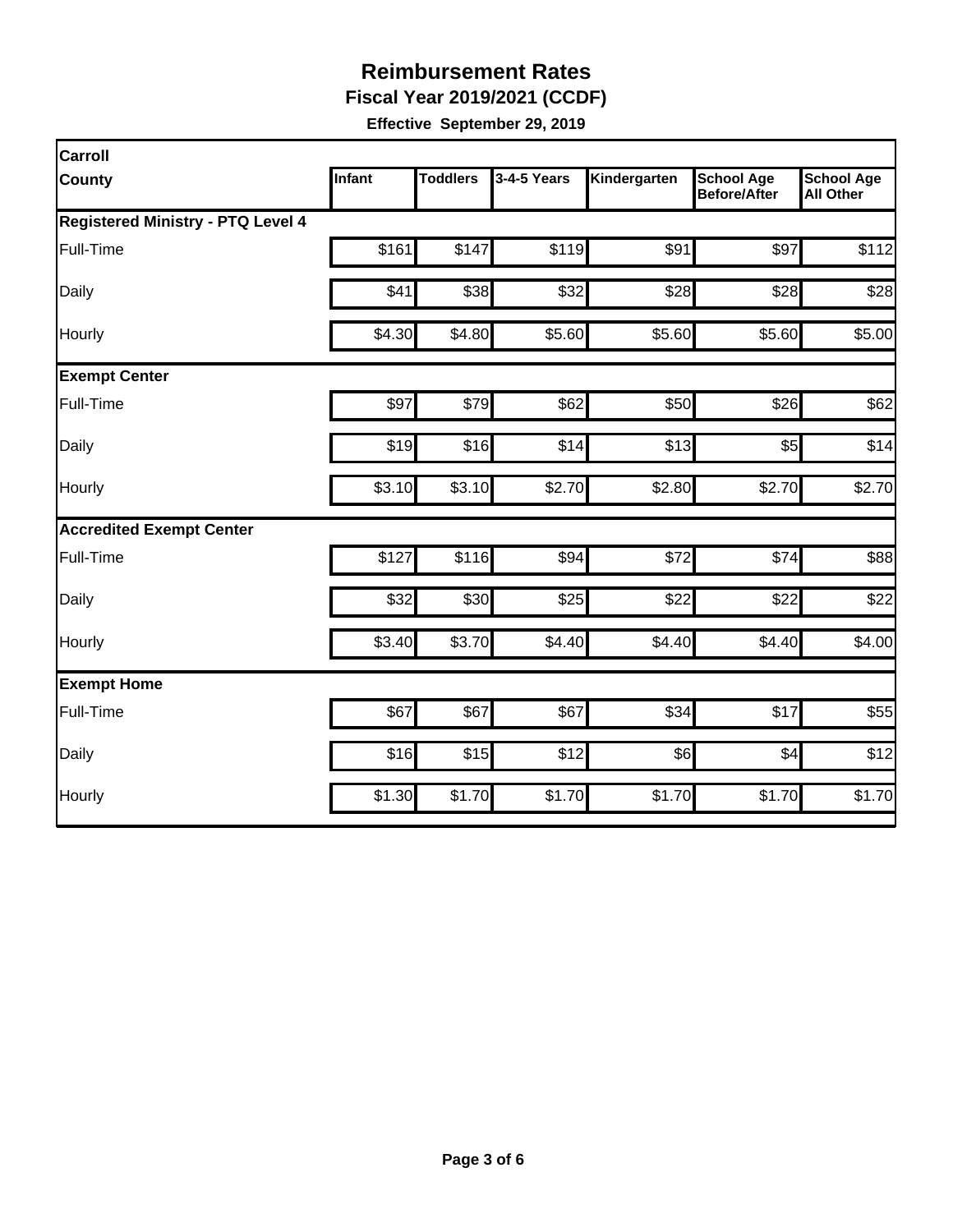#### **Reimbursement Rates School Year 2019/2021 (OMW Pre-K)**

|  | Effective September 29, 2019 |  |  |
|--|------------------------------|--|--|
|--|------------------------------|--|--|

| <b>Carroll</b>                |        |                 |             |              |                                   |                         |
|-------------------------------|--------|-----------------|-------------|--------------|-----------------------------------|-------------------------|
| <b>County</b>                 | Infant | <b>Toddlers</b> | 3-4-5 Years | Kindergarten | <b>School Age</b><br>Before/After | School Age<br>All Other |
| Licensed Center - PTQ Level 3 |        |                 |             |              |                                   |                         |
| Full-Time                     |        |                 | \$122.10    |              |                                   |                         |
| Daily                         |        |                 |             |              |                                   |                         |
| Hourly                        |        |                 |             |              |                                   |                         |
| Licensed Center - PTQ Level 4 |        |                 |             |              |                                   |                         |
| Full-Time                     |        |                 | \$130.90    |              |                                   |                         |
| Daily                         |        |                 |             |              |                                   |                         |
| Hourly                        |        |                 |             |              |                                   |                         |
| Licensed Home - PTQ Level 3   |        |                 |             |              |                                   |                         |
| Full-Time                     |        |                 | \$114.40    |              |                                   |                         |
| Daily                         |        |                 |             |              |                                   |                         |
| Hourly                        |        |                 |             |              |                                   |                         |
| Licensed Home - PTQ Level 4   |        |                 |             |              |                                   |                         |
| Full-Time                     |        |                 | \$123.20    |              |                                   |                         |
| Daily                         |        |                 |             |              |                                   |                         |
| Hourly                        |        |                 |             |              |                                   |                         |
| VCP Ministry - PTQ Level 0    |        |                 |             |              |                                   |                         |
| Full-Time                     |        |                 | \$68.20     |              |                                   |                         |
| Daily                         |        |                 |             |              |                                   |                         |
| Hourly                        |        |                 |             |              |                                   |                         |
| VCP Ministry - PTQ Level 3    |        |                 |             |              |                                   |                         |
| Full-Time                     |        |                 | \$122.10    |              |                                   |                         |
| Daily                         |        |                 |             |              |                                   |                         |
| Hourly                        |        |                 |             |              |                                   |                         |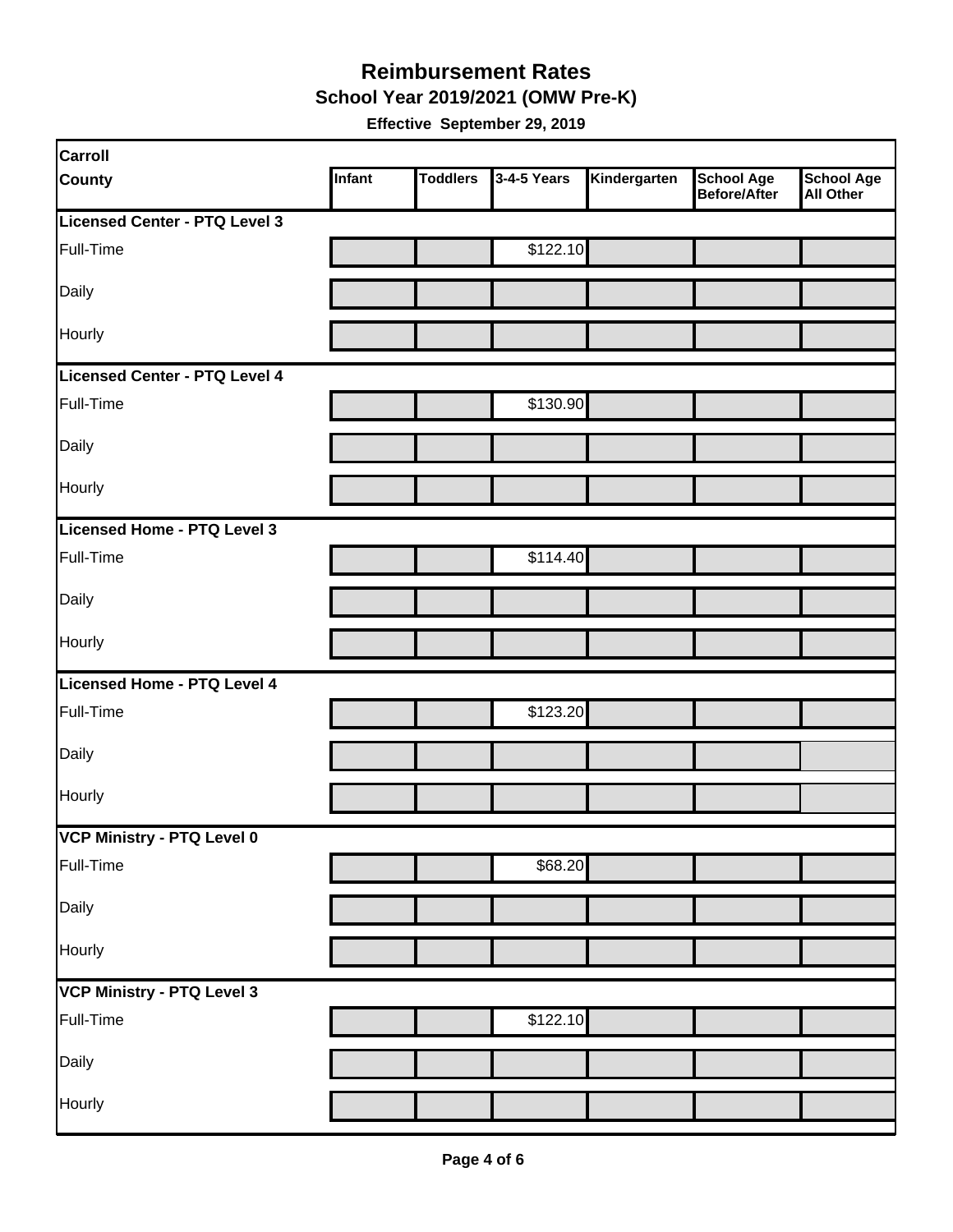**School Year 2019/2021 (OMW Pre-K)** 

| Carroll                                        |        |                 |             |              |                                   |                                       |
|------------------------------------------------|--------|-----------------|-------------|--------------|-----------------------------------|---------------------------------------|
| <b>County</b>                                  | Infant | <b>Toddlers</b> | 3-4-5 Years | Kindergarten | <b>School Age</b><br>Before/After | <b>School Age</b><br><b>All Other</b> |
| <b>VCP Ministry - PTQ Level 4</b>              |        |                 |             |              |                                   |                                       |
| Full-Time                                      |        |                 | \$130.90    |              |                                   |                                       |
| Daily                                          |        |                 |             |              |                                   |                                       |
| Hourly                                         |        |                 |             |              |                                   |                                       |
| Private Accredited School - PTQ Level 0        |        |                 |             |              |                                   |                                       |
| Full-Time                                      |        |                 | \$93.50     |              |                                   |                                       |
| Daily                                          |        |                 |             |              |                                   |                                       |
| Hourly                                         |        |                 |             |              |                                   |                                       |
| Private Accredited School - PTQ Level 1        |        |                 |             |              |                                   |                                       |
| Full-Time                                      |        |                 | \$93.50     |              |                                   |                                       |
| Daily                                          |        |                 |             |              |                                   |                                       |
| Hourly                                         |        |                 |             |              |                                   |                                       |
| <b>Private Accredited School - PTQ Level 2</b> |        |                 |             |              |                                   |                                       |
| Full-Time                                      |        |                 | \$112.20    |              |                                   |                                       |
| Daily                                          |        |                 |             |              |                                   |                                       |
| Hourly                                         |        |                 |             |              |                                   |                                       |
| <b>Private Accredited School - PTQ Level 3</b> |        |                 |             |              |                                   |                                       |
| Full-Time                                      |        |                 | \$122.10    |              |                                   |                                       |
| Daily                                          |        |                 |             |              |                                   |                                       |
| Hourly                                         |        |                 |             |              |                                   |                                       |
| Private Accredited School - PTQ Level 4        |        |                 |             |              |                                   |                                       |
| Full-Time                                      |        |                 | \$130.90    |              |                                   |                                       |
| Daily                                          |        |                 |             |              |                                   |                                       |
| Hourly                                         |        |                 |             |              |                                   |                                       |